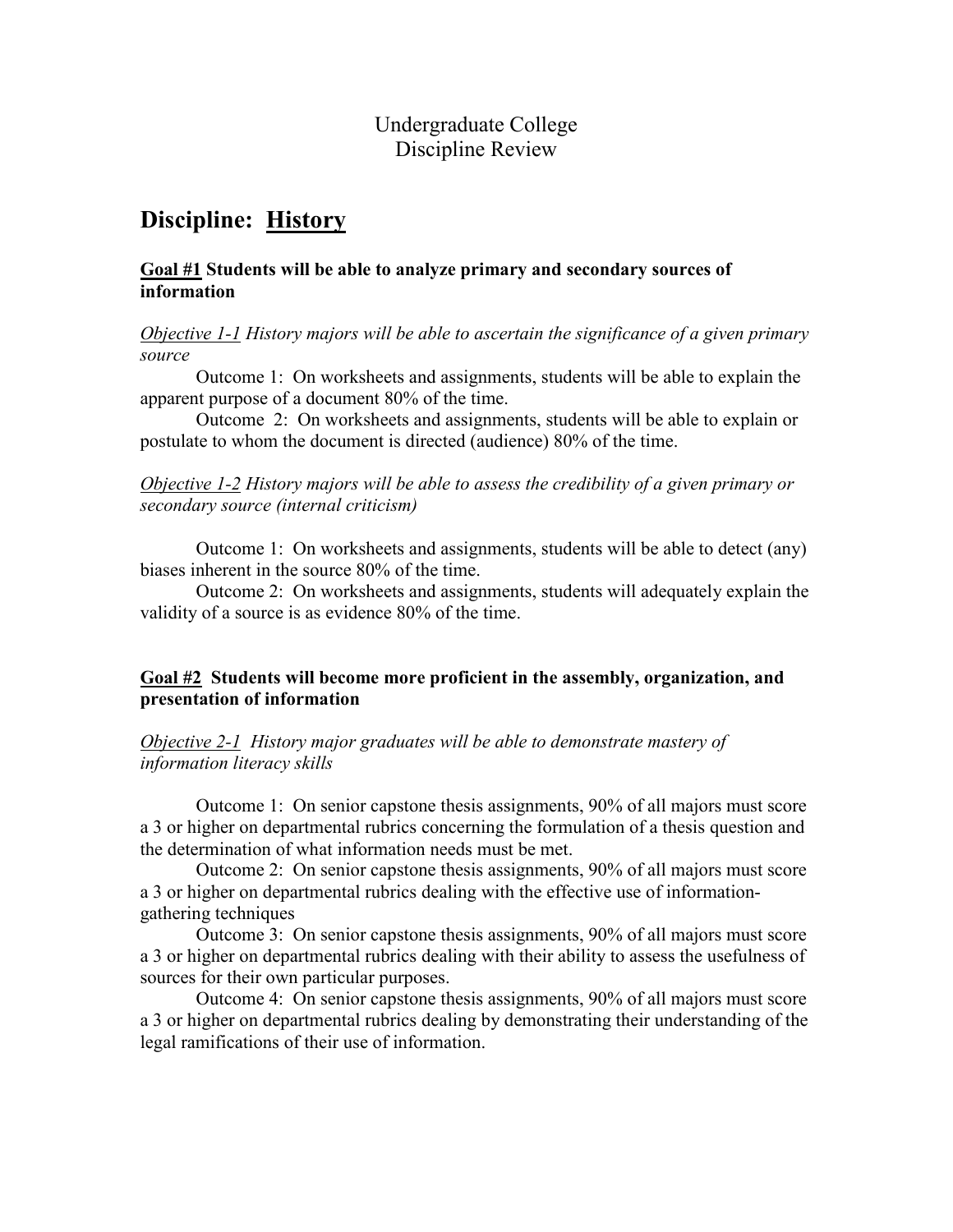Objective 2-2 History major graduates will be able to demonstrate improvement in their ability to write essays effectively

 Outcome 1: On course writing assignments assembled in portfolios, all majors must demonstrate significant improvement over time in their scores on departmental writing rubrics regarding their ability to articulate a thesis, organizing an exposition, and articulating conclusions.

### Goal #3 Students will be able to demonstrate knowledge of historical facts

Objective 3-1 Students will be able to apply historical knowledge to become better citizens of their nation and the world.

 Outcome 1: On senior comprehensive exams, history majors will be able to score a "B-" or better when asked to construct a coherent narrative on the role of the US in the world today based on historical precedents.

 Outcome 2: On senior comprehensive exams, history majors will be able to score a "B-" or better when asked to construct a coherent narrative on the role European agents played in the formation of the world situation today.

 Outcome 3: On senior comprehensive exams, history majors will be able to score a "B-" or better when asked to construct a coherent narrative on the interplay between the United States and European history and its role in the world today.

Objective 3-2 Students will be able to apply historical knowledge to an understanding of the cultural differences of others

 Outcome 1: On writing assignments, history majors will be able to score a 3 or higher on departmental rubrics concerning multicultural sensitivity.

Objective 3-3 Students will be able to demonstrate a level of historical learning that is comparable to other institutions of higher learning

 Outcome 1: On the ETS exam, 80% or better of all history majors will score above the median score for Rosemont over the past five years.

Outcome 2: On the ETS exam,  $50\%$  of all students will score in the  $50<sup>th</sup>$ percentile or better nationally.

# Discipline: Humanities (Interdisciplinary)

### Assessment Goals and Objectives:

Goal 1: Humanities majors will be trained in methods of inquiry and research common to the Humanities core discipline.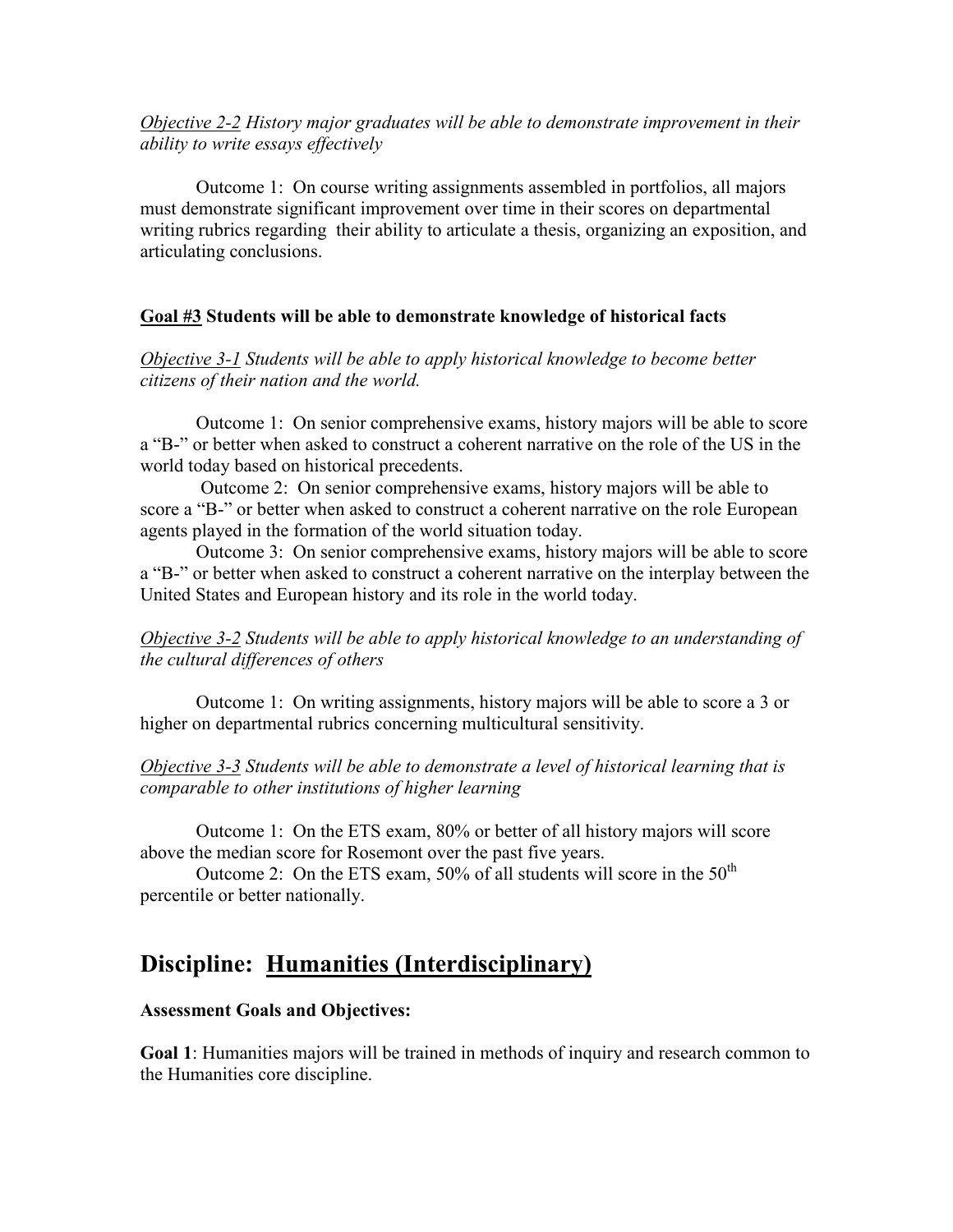Objective: Students will gain understanding of, and experience with, research techniques in the core Humanities courses demonstrated by course work suitable for the undergraduate level.

Intended Outcome: On college-wide information literacy rubrics students will achieve at least a 3 on a scale of 5 90% of the time in all five of the humanities areas of Art History, History, Literature, Philosophy, and Religious Studies.

The student will organize and keep a portfolio of all her work showing progress from the time she declared the Humanities Major to graduation.

Courses that support this objective: the five courses in any one of the five humanities disciplines as chosen by the student with the consent of the advisor.

Goal 2: Students will be able to demonstrate both a knowledge of a single Humanities discipline and an interdisciplinary knowledge based on two or more Humanities disciplines.

 Objective 1 : Students will be able to demonstrate an advanced knowledge of a single core humanities discipline.

 Intended Outcome No. 1-1: On comprehensive exams in the core discipline, students must achieve a score of 75% or better on questions that deal solely with that discipline.

**Objective 2:** Students will be able to demonstrate an ability to integrate their knowledge gained in two or more of their humanities disciplines.

Intended Outcome No 1-2: On three interdisciplinary papers in two seminars (junior and senior seminars), students will score at least a "3" on Humanities rubrics that test the students' ability to integrate their knowledge interdisciplinarily.

.

Courses that support this objective: HUM-0350 and HUM 0360

# Discipline: Mathematics

Basic Premise: The overarching objectives of the mathematics curriculum are to 1. Endow an understanding of mathematics concepts, 2. Raise the students confidence in their math ability, 3. Provide a sense of satisfaction—even enjoyment—in their mathematics pursuits, and 4. Generate an increased desire—as well as ability—to proceed with math studies or math related disciplines.

### Assessment Goals, Objectives and Outcomes

Goal 1: Possess an appropriate core of knowledge of course material and be able to demonstrate their knowledge and ability to use that knowledge.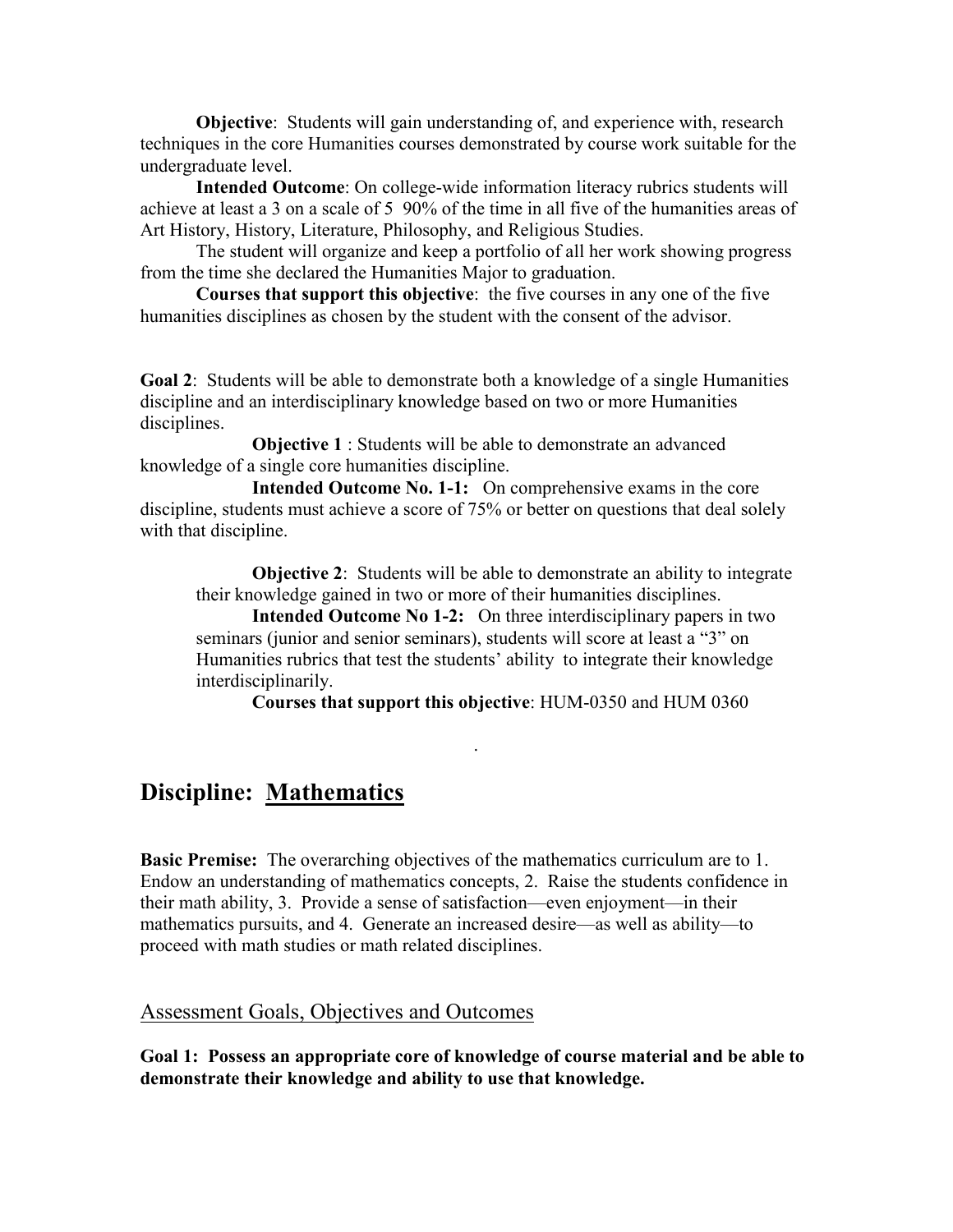**Objective 1:** Become competent in understanding the shape of curves created by graphing functions. Know standard shapes, understand the cause of shifting, reflecting and compressing, and be able to find the ZEROs of a function.

#### Courses That Support this Goal: MAT 0115 College Algebra,

**Outcome:** On chapter tests and final examination students will demonstrate 85% comprehension of the mathematical concepts and procedures.

Objective 2: Become familiar with terminology, concepts and procedures of basic Algebra.

Courses that Support this Goal: MAT 0104 Elementary algebra

Outcomes: In MAT 104 at least 92% of students complete the required 32 lessons/tests with a minimum 80% score

#### Goal 2: Students will grasp and be able to apply mathematical concepts and procedures to prepare for ensuing academic courses and lifetime endeavors .

**Objective:** On each test and for the course, students will achieve 85% comprehension.

> Courses that Support this Objective: MAT 0120 Calculus I, MAT 0121 Calculus II

Outcomes: On modeling problems that deal with real world situations, 90% of students will achieve 80% comprehension."

### Goal 3: Appreciate their social and moral responsibility to use their mathematics ability to contribute to society and thereby fulfill the mission of the college.

Objective: Tests include modeling problems which exhibit benefits for society, enlightening students on how their new knowledge can be used productively.

#### Courses that Support this Objective: All Math Courses

**Outcomes:** This outcome will be evaluated by an essay on how the student intends to apply their mathematics knowledge to improve their life and the community.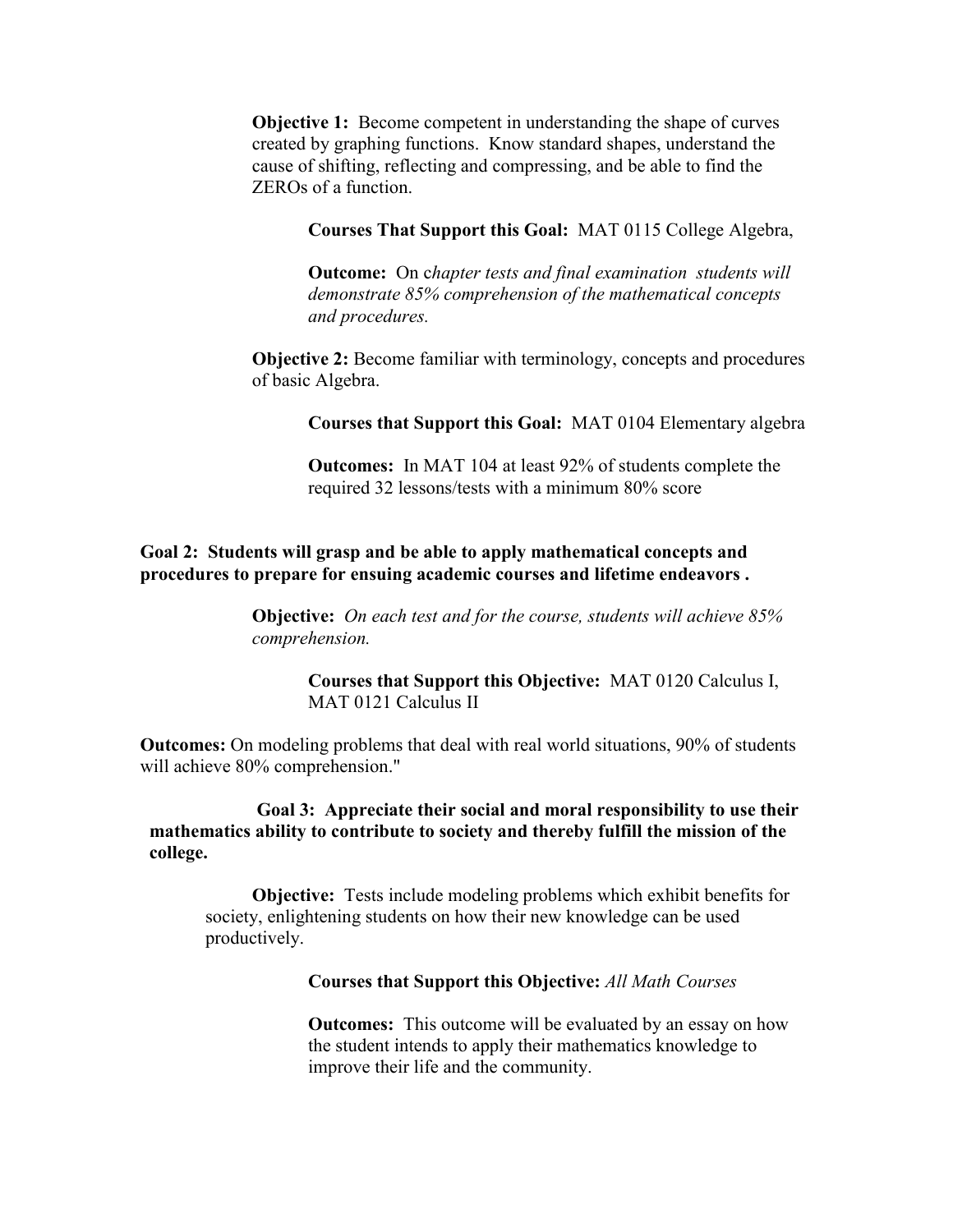Should I just eliminate this portion of the last outcome: "90% of students in all math courses will achieve a minimum 80% comprehension indicating their exposure to the worth they can bring to the community through mathematics."

# Discipline: Modern Languages\*

Goal #1 Modern language students will demonstrate a high level of proficiency in using their chosen language.

### Objective #1 Students of Modern Languages will acquire a strong command of their chosen language.

 Outcome #1 - 80% of the students will be able to meet the competency level in oral language (comprehension and speaking) equivalent to the B1 level in the European Language Competency Examinations

 Outcome #2 - 80% of the students will be able to meet the competency level in written language (reading comprehension and writing) equivalent to the B1 level in the European Language Competency Examinations

 Outcome #3 - 80% of the students will be able to score a "3" or better on rubrics concern oral presentations in their language on prepared topics at a level readily understood by natives.

### Goal #2 Modern Language students will demonstrate an excellent understanding of the native culture of the country (ies) where that language is dominant.

### Objective #1 Modern Language students will understand the role that culture plays in the history of those native speaking countries.

Outcome #1 - 80% of the students will be able to score a "3" or better on departmental rubrics that evaluate a written a paper in their foreign language that explains the main cultural influences in the country where that language is dominant.

 Outcome #2 - 80% of the students will be able to score a "3" or better on departmental rubrics that evaluate their oral presentation dealing with cultural characteristics of at least their country.

 Outcome #3 - 80% of the students will be able to score a "3" or better on departmental rubrics that evaluate the knowledge of the principle factors influencing the history of their country..

 Outcome #4 - 80% of the students will be able to score a "3" or better on departmental rubrics that evaluate a written a paper (in the foreign language) explaining the present governmental structures of their country.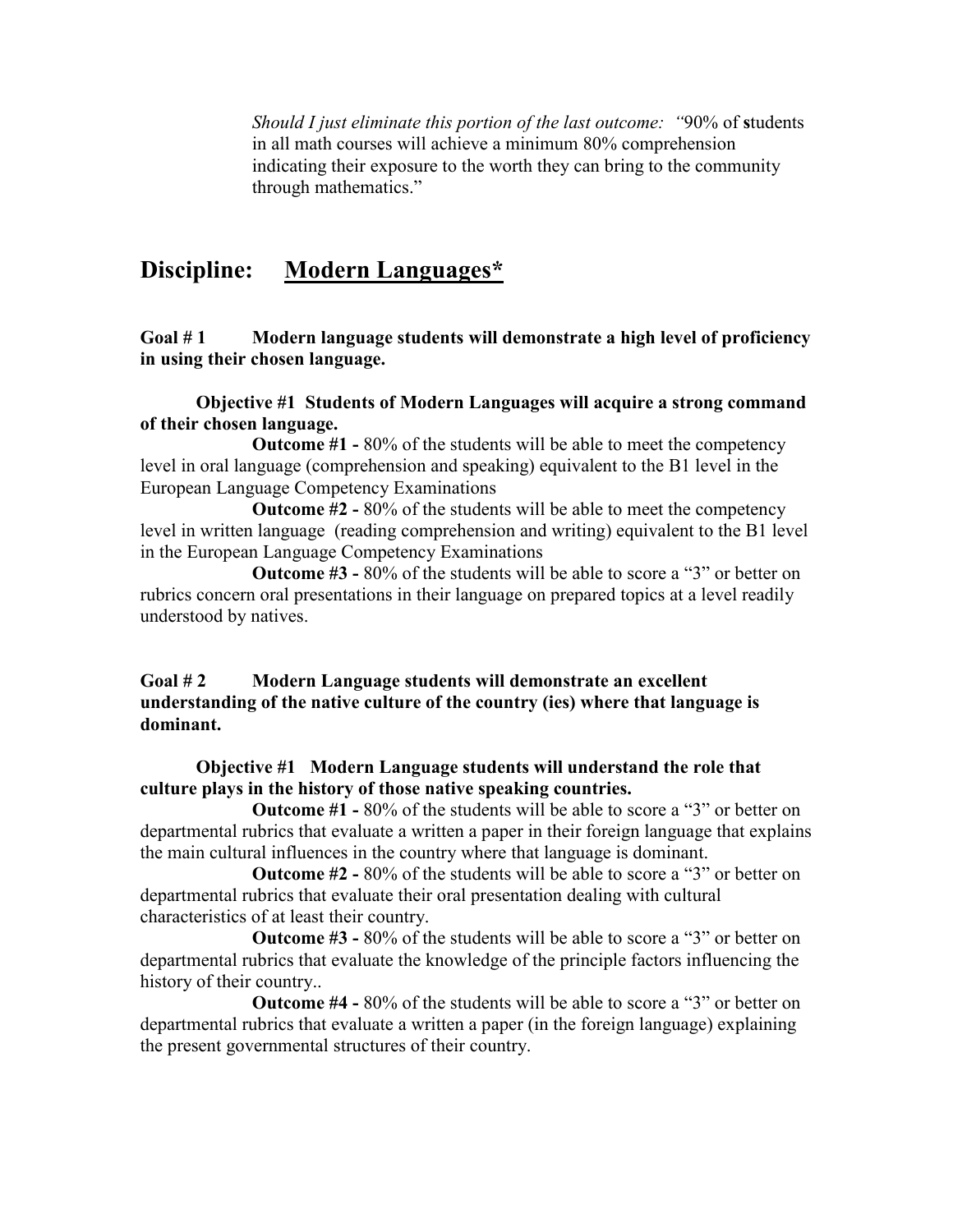Goal #3 Modern language student will demonstrate an excellent understanding of the main literature of their foreign culture.

#### Objective #1 Modern language student will understand the main literary movements in the literature of their foreign culture.

Outcome #1 - 80% of the students will be able score a "3" or better on departmental rubrics that evaluate a written a paper in the foreign language explaining the structure of a single literary work.

 Outcome #2 - 80% of the students will be able to score a "3" or better on departmental rubrics that evaluate their presentation in the foreign language on the literary contributions of at least one major author.

 Outcome #3 - 80% of the students will be able to score a "3" or better on departmental rubrics that evaluate the students' presentations on their personal research dealing with film or theater important to the literary culture of their chosen country.

 Outcome #4 - 80% of the students will score a 75% or better on departmental comprehensive exam questions that deal with literary figures and works studied.

Goal #4 Modern language students will be able to choose a topic that integrates their knowledge across the discipline and make an effective oral presentation.

### Objective #1 Students will research, write, and make a presentation based on an area of interest.

 Outcome #1 80% of all students will score at least a 75% on an oral presentation in the foreign language, judged by outside examiners, on a topic of their choosing.

\*Based on the standards articulated by the American Council on the Teaching of Foreign Languages (ACTFL) for undergraduate and graduate programs

# Discipline: Philosophy

### MISSION, GOALS, AND ASSESSMENT PLAN

#### Program Mission

.

The program in Philosophy enables students to explore critically various systems of beliefs and values, to grapple with the foundations of their own beliefs and values, and to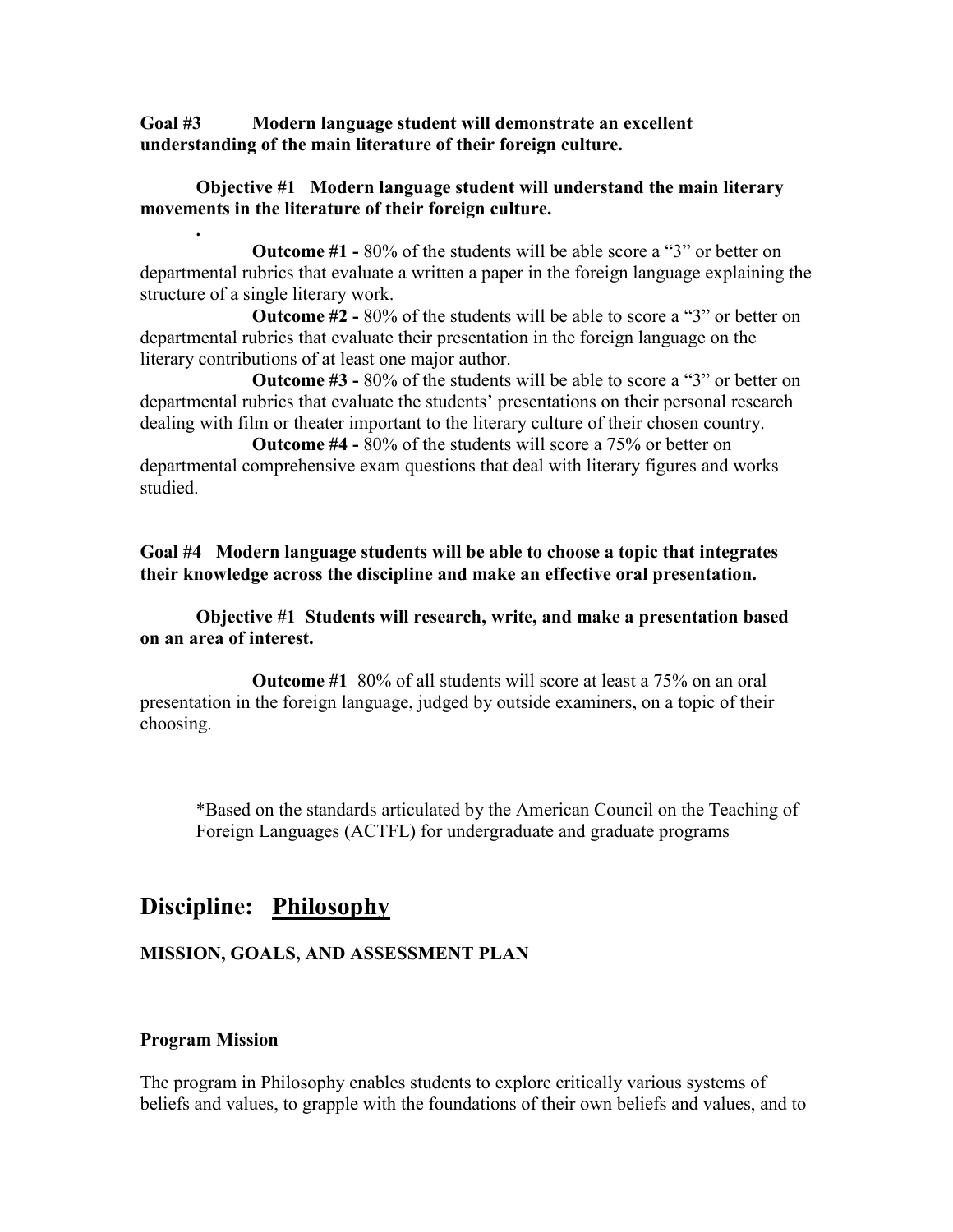develop habits of critical thinking, reading, and writing. Students in the philosophy program will gain the ability (1) to explore and understand the major areas of philosophy, namely, those concerned with values, theories of knowledge, and theories about the nature of reality; and (2) to think logically and analyze critically.

#### Learning Outcomes

The learning outcomes that follow each stated goal and objective are the observable/measurable knowledge, skills, and values that students in philosophy are expected to have acquired and demonstrated by the end of their major course of study.

#### Goal 1: Philosophy majors will be trained in critical thinking.

Objective 1.1: Students will understand the fundamentals of formal and informal reasoning.

 Outcome 1.1: In the required logic course, 90% of philosophy majors will score at least 80% out of the total number of points possible.

Courses that support this outcome: Logic: The Art of Reasoning.

Objective 1.2: Students will develop open and critical minds capable of responding rationally to intellectual challenges.

 Outcome 1.2: In a portfolio consisting of five philosophy papers spanning different stages of their academic career, 90% of philosophy majors will be able to demonstrate increased use of reasoned argument in supporting their views and in responding to counter-arguments to their own positions by scoring higher on a standardized grading rubric toward the end of their academic experience.

 Courses that support this outcome: Any departmental offering which requires a paper assignment.

#### Goal 2: Philosophy majors will be trained in philosophical methods of inquiry and research.

Objective 2.1: Students will gain understanding of, and experience with, research techniques in philosophy by producing thematic philosophical papers suitable for the undergraduate level.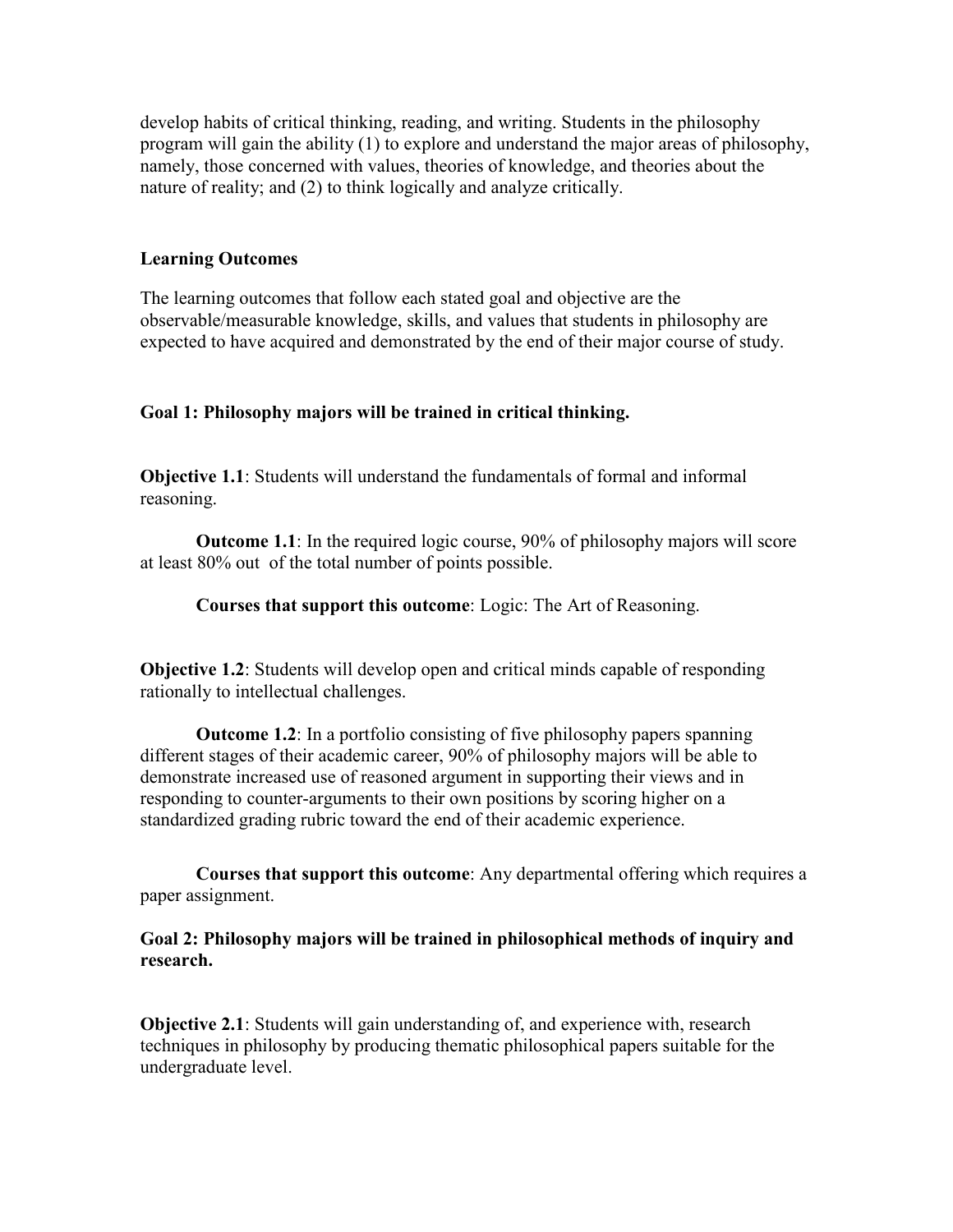Outcome 2.1: On a standardized grading rubric, 90% of philosophy majors will, on a paper of at least ten pages in length, score at least a 3 (out of a possible 5) on each subcategory of the following:

 a) Writing quality (including grammar, organization, and style); and b) Philosophical quality (including thesis development, supporting evidence, assessment of counter-arguments, and creative philosophical thought).

 Courses that support this outcome: The paper described above will normally derive from any 300 or 400-level required course, but need not do so.

Outcome 2.2: On the required Senior Thesis, 90% of philosophy majors will earn a grade of B or better, signifying a score of 4 out of 5 on the paper grading rubric described above.

Courses that support this outcome: Senior Seminar

### Goal 3: Philosophy majors will be capable of making reasoned moral decisions.

Objective 3.1: Students will become proficient in theoretical and applied ethics.

 Outcome 3.1: In the required ethics course, 90% of philosophy majors will score at least 80% out of the total number of possible points.

Courses that support this outcome: Ethics.

### Goal 4: Philosophy majors will receive a foundation in Western philosophy suitable for further academic study.

 Objective 4.1: Students will understand the development of the major traditions in the field of Western philosophy.

Outcome 4.1: On examinations, paper assignments, and research assignments that concern knowledge of major Western philosophical traditions, 90% of philosophy majors will score at least 80% out of the total number of points, signifying their ability to identify and critically assess some of the major traditions, thinkers, and issues in the history of Western philosophy.

Courses that support this outcome: All departmental offerings.

 Objective 4.2: Students will understand the relationship between philosophy and the Catholic traditions that underlie the mission of Rosemont College.

Outcome 4.2: On examinations, paper assignments, and research assignments that deal with Catholicism and the Judeo-Christian religious tradition, 90% of philosophy majors will score at least 80% out of the total number of points,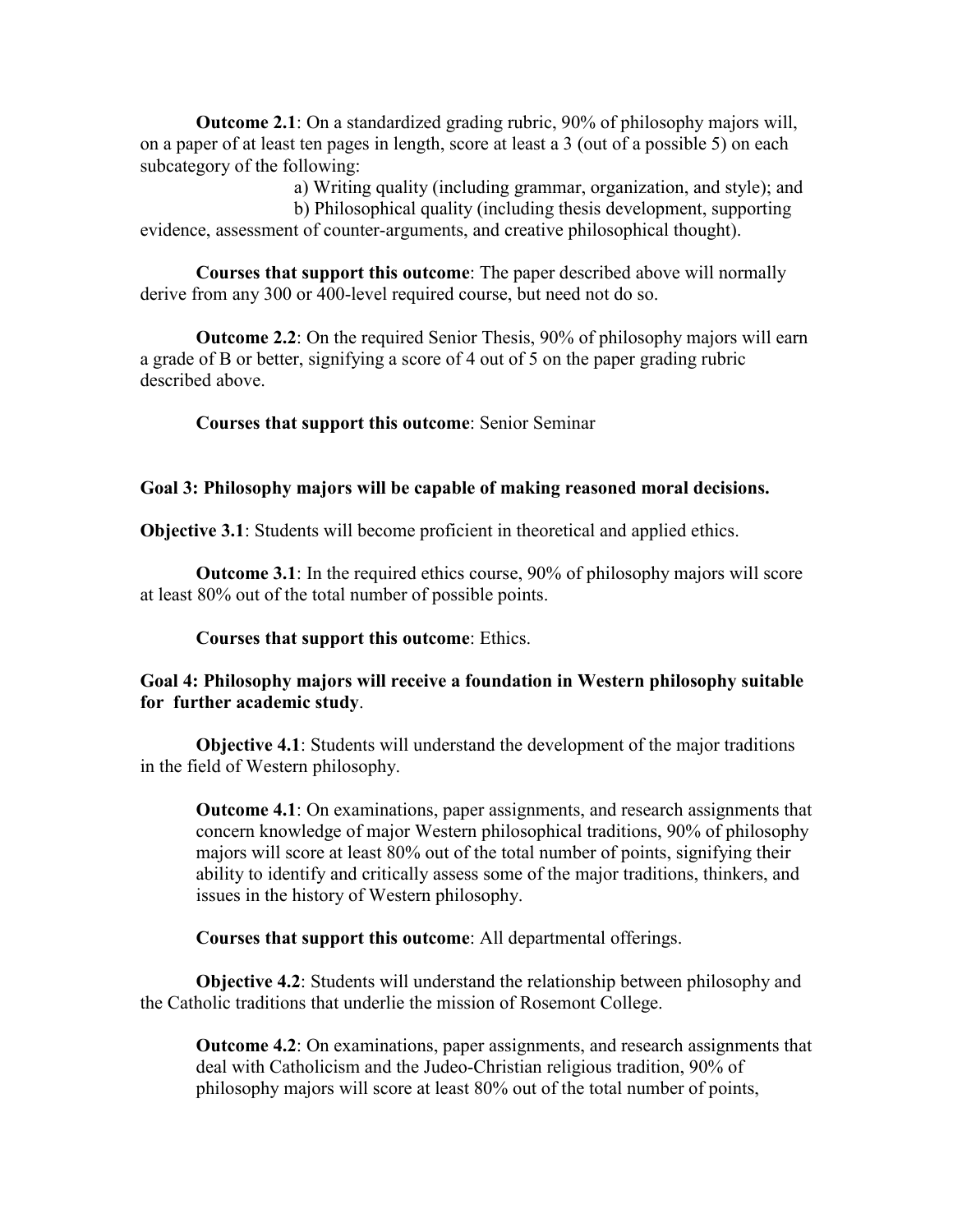signifying their ability to demonstrate understanding of the origins of Judeo-Christian philosophical thought and its influence on Western culture.

 Courses that support this outcome: Ancient and Medieval Philosophy, Ethics and Social Values, Philosophy of Religion.

# Discipline: Psychology

# Goal I

Students will develop a general knowledge and an understanding of basic concepts of psychology.

## Objective I

Students will be able to identify the names and important contributions of key theorists in psychology.

## Outcome I-1

 Students will demonstrate their knowledge of key theorists in psychology and their contributions by achieving a score of 70% on those questions of the comprehensive examination that focus on these key theorists and their key concepts.

# Goal II

Students will demonstrate their ability to apply the techniques and methodologies of the psychology discipline statistical methods and techniques to understand and analyze data.

## Objective I

Students will demonstrate mastery of how to conduct a psychological literature search and how to write a paper using APA style.

# Outcome I-1

 Students will write a professional literature review using information from at least eight empirical articles in APA style. They must receive at least 18 of 25 points on a scoring rubric that is designed to measure competency in using APA style.

## Objective II

Students will demonstrate an understanding of fundamental statistical concepts and methods used by psychologists to analyze and interpret data.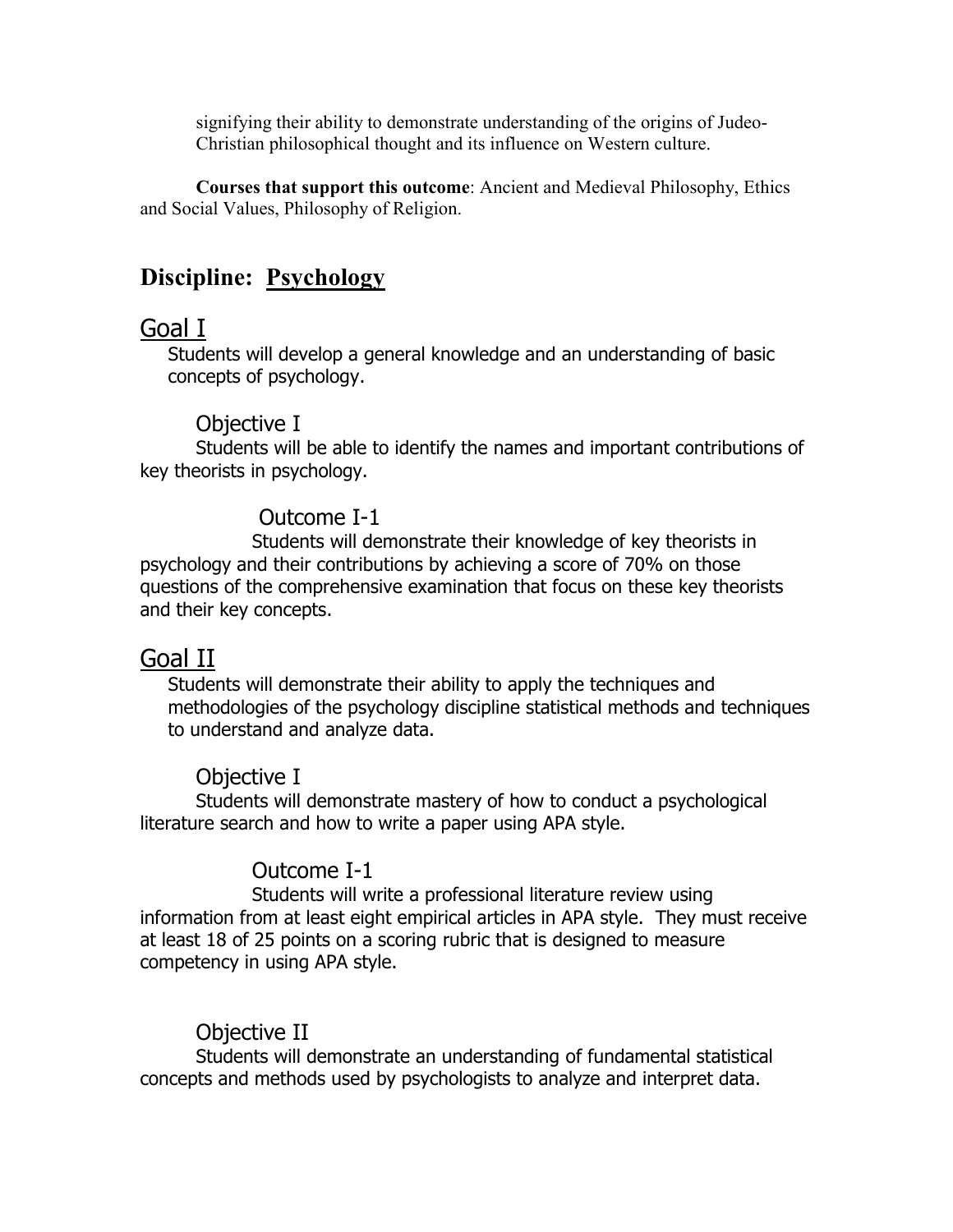## Outcome II-1

 Students will demonstrate 70% mastery of descriptive and inferential statistical knowledge assessed using in-class tests.

## Objective III

Students will identify major research designs used by psychologists to answer questions.

## Outcome III-1

 Students will demonstrate 70% mastery of knowledge about research designs used by psychologists assessed by in-class tests.

## Goal III

Students will demonstrate application of psychological knowledge to further understand either themselves, other people, or issues relevant to everyday life.

## Objective I

Students will integrate and apply knowledge in an applied/clinical setting

## Outcome I-1

 Students will keep a reflective journal in which demonstrate the capacity to integrate theoretical and experiential knowledge of psychology. They must receive a minimum of 18 points out of a possible 25 on the grading rubric.

## Objective II

Students will be able to integrate and apply psychological knowledge to understand everyday life.

## Outcome II-1

 In their internship journal, students will link their experiential observations with their acquired knowledge of psychology. Students must achieve at least a "Pass" on their journal entries.

# Discipline: Religious Studies

### Goals, Objectives, Outcomes

The Religious Studies Major and the Mission of Rosemont College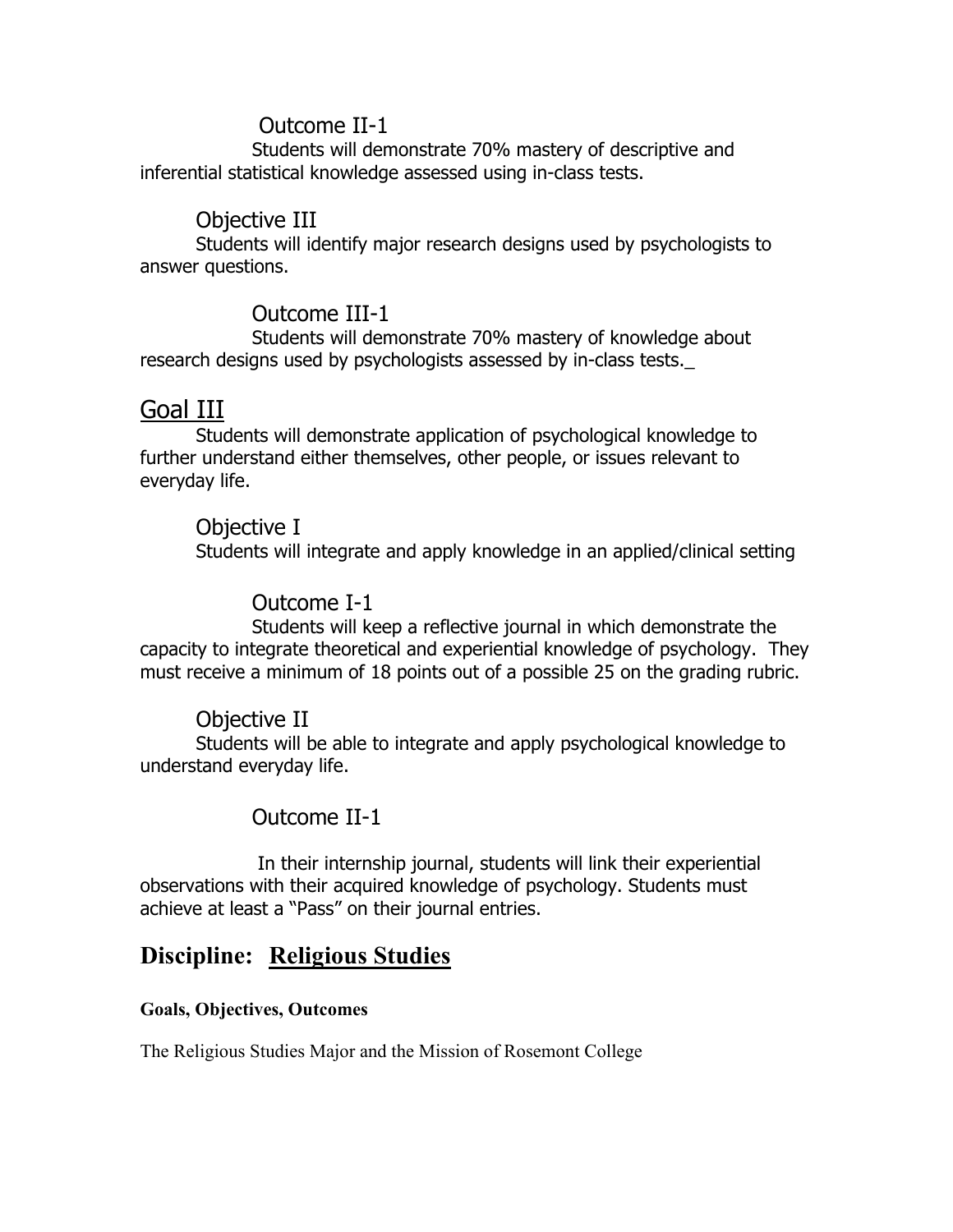In the undergraduate college, the major in Religious Studies serves the mission of the college in very specific ways. Each Rosemont student majoring in Religious Studies is engaged in the study of religion with the following goals as central to the pursuit:

### GOAL 1: Religious Studies majors will be trained to write effective papers that apply aspects of theological inquiry to questions concerning world issues, national concerns or personal spirituality

- Objective 1.1: students will be able to demonstrate proficiency in research and writing in the field of religious studies by producing theological papers suitable for the undergraduate level.
	- Outcome 1.1: On a standardized grading rubric, 90% of Religious Studies majors will, on a paper of at least ten pages in length, score at least a 3 (out of a possible 5) on each subcategory of the following:

 a) Writing quality (including grammar, organization and style).

 b) Theological quality (including thesis development, supporting evidence, assessment of counter-arguments and creative theological thought).

 Courses that support this outcome: The paper described above will normally derive from any beyond required Religious Studies courses in the General Education program.

- Outcome 1.2: On the required Senior Thesis, all Religious Studies majors will earn a grade of B or better, signifying a score of 4 out of 5 on the paper grading rubric described above.
- Courses that support this outcome: Senior Seminar

### GOAL 2: Religious Studies majors will gain a broad range of religious knowledge.

Objective 2.1: students will demonstrate a level of knowledge appropriate to an undergraduate program in at least three of the following areas of study: scripture, world religions, Catholic theology, churches and challenges in the modern world.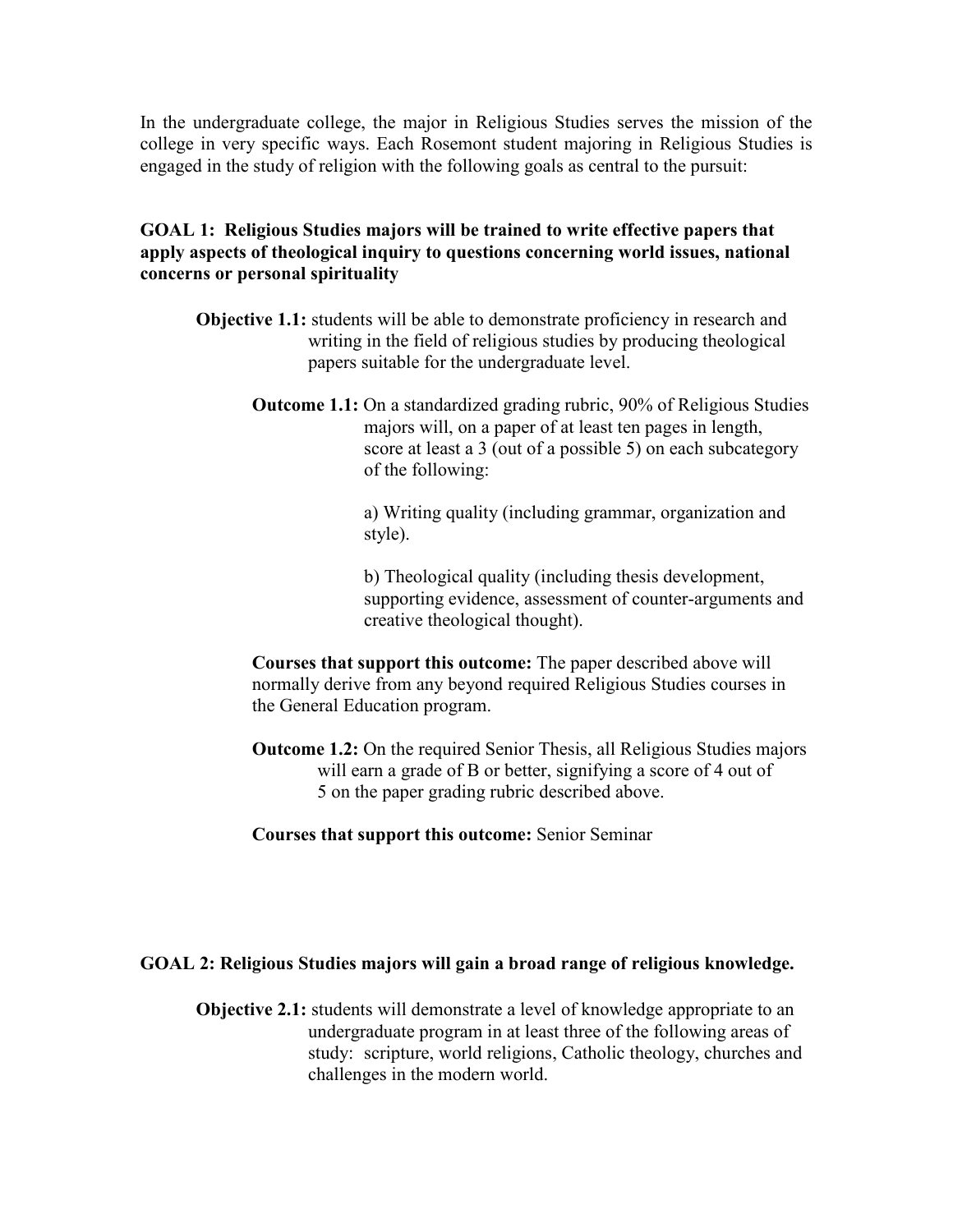Outcome 2.1: students will achieve a "pass" or higher in the Senior Comprehensive exam which will test a student's ability to synthesize material by responding in writing to questions designed to test skills of analysis, application, integration and creativity.

 Courses that support this outcome: all courses taken in the program but specifically the comprehensive preparation in the Senior Seminar.

### GOAL 3: Religious Studies majors will demonstrate, in a variety of forms, knowledge gained in the major course of study.

- Objective 3.1: Students will compile, over the four years of study in the major, a portfolio, consisting minimally of one paper, one test and text/power point of one oral presentation project for each year.
	- Outcome 3.1: Religious Studies majors will be able to demonstrate increased use of research and writing skills, mastery of material and creative ways of presenting knowledge to others by scoring higher on a standardized grading rubric toward the end of their academic experience.
	- Courses that support this outcome: students will choose the entries from any of the courses taken in a given year.

# Discipline: Sociology

Goals, Objectives, and Outcomes

| Goals                                                                                                                                  | <b>Objectives</b>                                                   | <b>Outcomes</b>                                                                                                                                                      |
|----------------------------------------------------------------------------------------------------------------------------------------|---------------------------------------------------------------------|----------------------------------------------------------------------------------------------------------------------------------------------------------------------|
| 1. Students will understand<br>core concepts in Sociology<br>by institutional areas of                                                 | 1. Students will<br>understand and employ the<br>terminology of the | 1. Grading of vocabulary<br>lists assigned in courses at<br>"B-" levels or higher.                                                                                   |
| study. This includes family,<br>economy, education,<br>medical, leisure, military,<br>religion, peers, social class,<br>and the media. | discipline in key<br>institutional areas of study                   | Tools on tests which quiz<br>students on terminology.<br>Sociology majors must<br>achieve a passing score 85%<br>of the time (common to all<br>tracks) in Sociology. |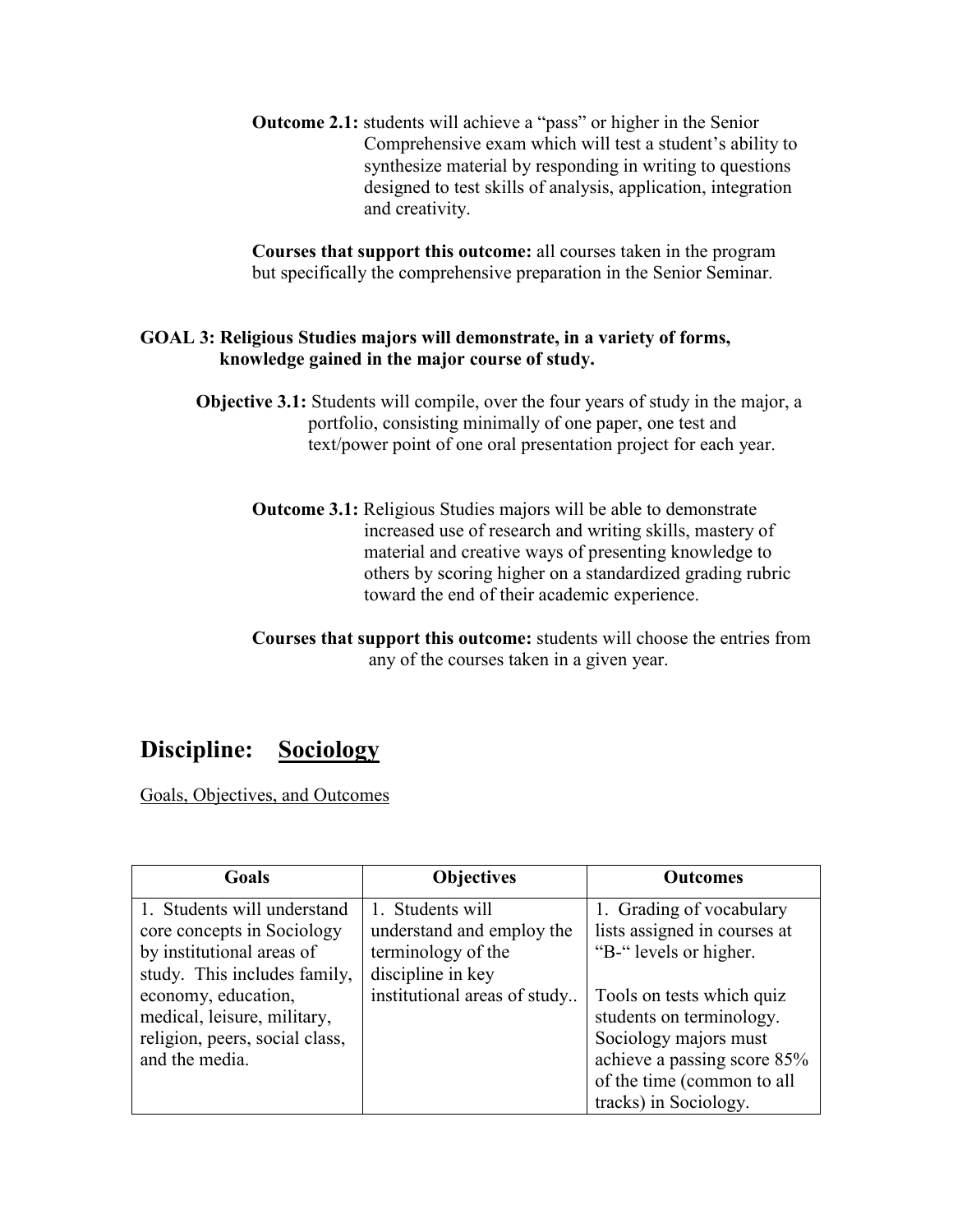| 2. Understand and apply<br>theory/research to applied<br>dimensions of the Sociology<br>discipline to real world<br>settings.                                           | 2.1 Students must be able<br>to apply theories and<br>research to internships<br>(B.S. tracks).<br>2.2 B.A. track must be<br>able to demonstrate<br>knowledge of Functional,<br>Symbolic Interaction, and<br>Conflict Theories. | 2.1 Review Sociology<br>student journals from<br>internships and personal<br>meetings. Internships must<br>receive a 3 (from range of 1-<br>5) on each area or higher as<br>per course assignments.<br>2.2 Comprehensives will<br>test knowledge in these<br>theories. A score of 3 is<br>necessary on at least 2 of the<br>4 areas tested. |
|-------------------------------------------------------------------------------------------------------------------------------------------------------------------------|---------------------------------------------------------------------------------------------------------------------------------------------------------------------------------------------------------------------------------|---------------------------------------------------------------------------------------------------------------------------------------------------------------------------------------------------------------------------------------------------------------------------------------------------------------------------------------------|
| 3. Integrate cumulative<br>knowledge to the Sociology<br>Major. Students will be<br>able to present in writing<br>and orally the integration of<br>Sociology knowledge. | 3. Relate diverse courses<br>in Sociology thematically.<br>Present accurate answers<br>dealing with concepts.                                                                                                                   | 3. Students must receive an<br>"80" or above in written<br>comprehensive exams.<br>Students must receive an<br>"80" or above in<br>professional style<br>presentations.<br>Achieve 3 (from range of 1-<br>5) or better on College-wide<br>rubrics.                                                                                          |

# Discipline: Women's Studies

Mission, Goals, and Assessment Plan

### Mission:

Women's Studies fosters independent thinking, critical and analytical skill, oral and written expression, and the ability to reason and argue competently about gender and roles in society. It challenges stereotypes and examines ways in which societies shape the lives and relationships of women. It explores the ways in which gender and other principles such as race and class, affect access to opportunity and power.

Goal 1: Women's Studies majors will be trained to think critically about issues related to gender.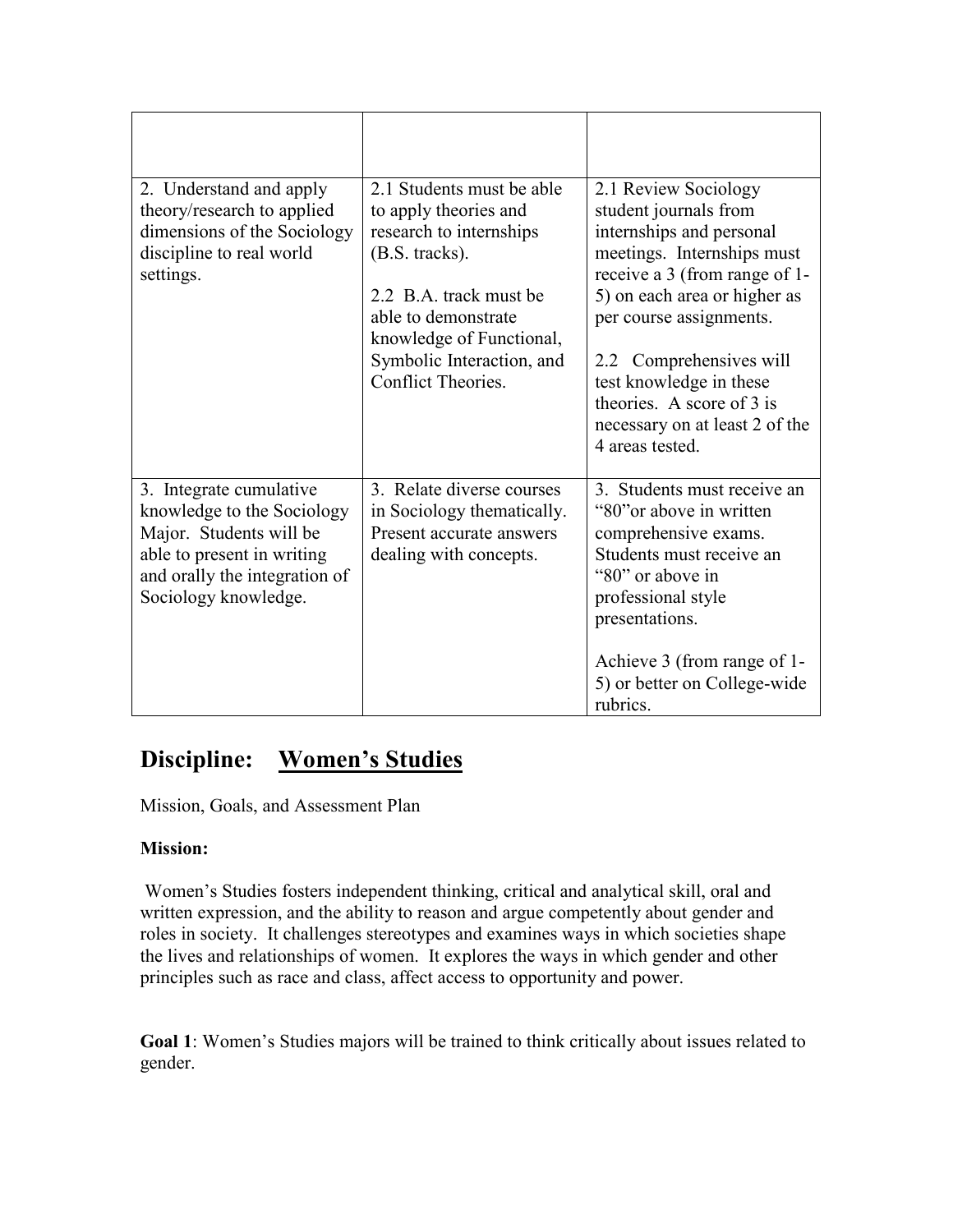Objective 1.1: Students will understand the role of gender as a critical factor in global societies and the way in which the social construction of gender affects access to opportunity and power.

Outcome 1.1: On written assignments, presentations and examinations, 80% of Women's Studies students will score at least a grade of a B or better.

Objective 1.2: Students will be able to recognize women's issues and to integrate them into their work experiences and their daily experiences within culture

Outcome 1.2: 80% of Women's Studies students will score at least 80% out of the total number of possible points.

#### These objective are supported by, but are not limited to, the following courses:

Introduction to Women Studies (WST-0100-01-A) Women and Violence (WST-0240-01-A) Women and Work (WST-0210-01-A)

Goal 2: Women's Studies majors will be capable of making reasoned moral analysis of issues concerning the role of women in society.

Objective 2.1: Students will become proficient in the moral issues embedded in diversity and relegated roles of women.

Outcome 2.1 On written assignments, research papers and oral presentations, 80% of the students will demonstrate their understanding of the subject by scoring a least a B.

#### These objectives are supported by, but are not limited to, the following courses:

Internship in Women's Studies (WST-0410-01-A) Women's Global Issues: Africa (WST-0120-01-A) Diversity of Women (WST-0230-01-A)

Goal 3: Women's Studies majors will be trained in the methods of critical inquiry and effective research of Women's Studies discipline

**Objective 3.1:** Students will gain an understanding of and experience with research techniques in Women's Studies by producing suitable written papers and oral presentations